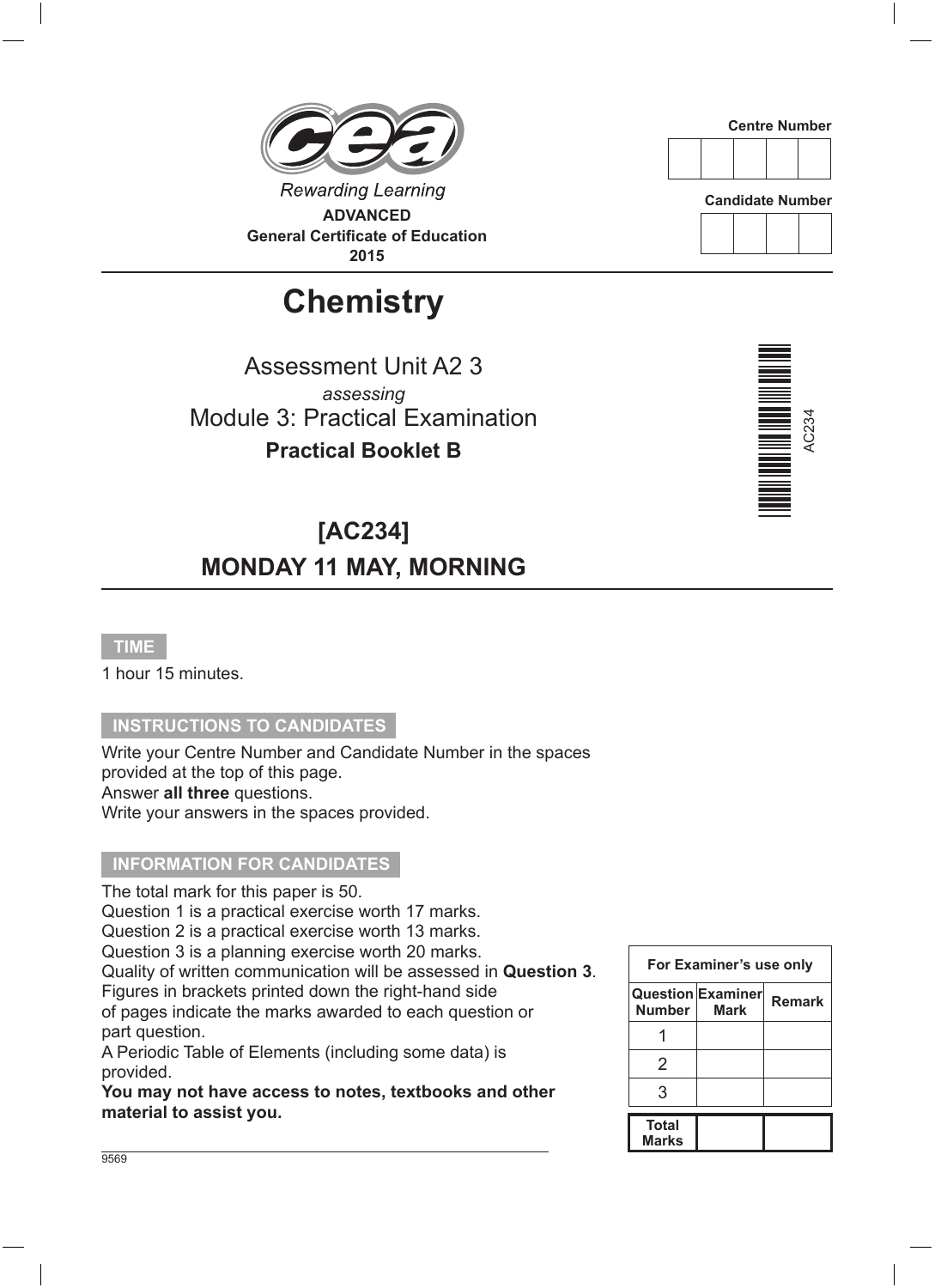| People with anaemia are often advised to take 'iron' tablets which contain<br><b>Examiner</b><br><b>Remark</b><br><b>Mark</b><br>hydrated iron(II) sulfate, FeSO <sub>4</sub> .6H <sub>2</sub> O. |                                                                                                                                                                                                                         |                   |  |  |
|---------------------------------------------------------------------------------------------------------------------------------------------------------------------------------------------------|-------------------------------------------------------------------------------------------------------------------------------------------------------------------------------------------------------------------------|-------------------|--|--|
|                                                                                                                                                                                                   | (a) The composition of these tablets can be analysed by titration with<br>acidified potassium manganate(VII) solution.                                                                                                  |                   |  |  |
|                                                                                                                                                                                                   | (i) Write the ionic equation for this reaction.                                                                                                                                                                         |                   |  |  |
|                                                                                                                                                                                                   | <u> 1989 - Johann Stoff, Amerikaansk politiker († 1908)</u>                                                                                                                                                             | [2]               |  |  |
|                                                                                                                                                                                                   | (ii) State the colour observed at the end point of this titration.                                                                                                                                                      |                   |  |  |
|                                                                                                                                                                                                   | <u> 1989 - Johann Stein, marwolaethau a bhann an t-Amhain an t-Amhain an t-Amhain an t-Amhain an t-Amhain an t-A</u>                                                                                                    | [1]               |  |  |
|                                                                                                                                                                                                   | (iii) Give the formula of the ion responsible for the colour observed at<br>the end point of this reaction.                                                                                                             |                   |  |  |
|                                                                                                                                                                                                   |                                                                                                                                                                                                                         | [1]               |  |  |
|                                                                                                                                                                                                   | (iv) One of the major sources of error in this titration is overshooting<br>the end point. State two practical techniques used to minimise<br>this error.                                                               |                   |  |  |
|                                                                                                                                                                                                   | <u> 1989 - Johann Stoff, deutscher Stoff, der Stoff, der Stoff, der Stoff, der Stoff, der Stoff, der Stoff, der S</u>                                                                                                   | $\lceil 2 \rceil$ |  |  |
|                                                                                                                                                                                                   | (b) 6.0g of crushed iron tablets were dissolved in deionised water, and<br>the solution was made up to $250 \text{ cm}^3$ in a volumetric flask. Describe<br>how the solution containing the iron tablets was prepared. |                   |  |  |
|                                                                                                                                                                                                   |                                                                                                                                                                                                                         |                   |  |  |
|                                                                                                                                                                                                   |                                                                                                                                                                                                                         |                   |  |  |
|                                                                                                                                                                                                   |                                                                                                                                                                                                                         |                   |  |  |
|                                                                                                                                                                                                   | <u> 1980 - Johann Barn, mars an t-Amerikaansk ferskeizh (</u>                                                                                                                                                           | [4]               |  |  |
|                                                                                                                                                                                                   |                                                                                                                                                                                                                         |                   |  |  |
|                                                                                                                                                                                                   |                                                                                                                                                                                                                         |                   |  |  |
|                                                                                                                                                                                                   |                                                                                                                                                                                                                         |                   |  |  |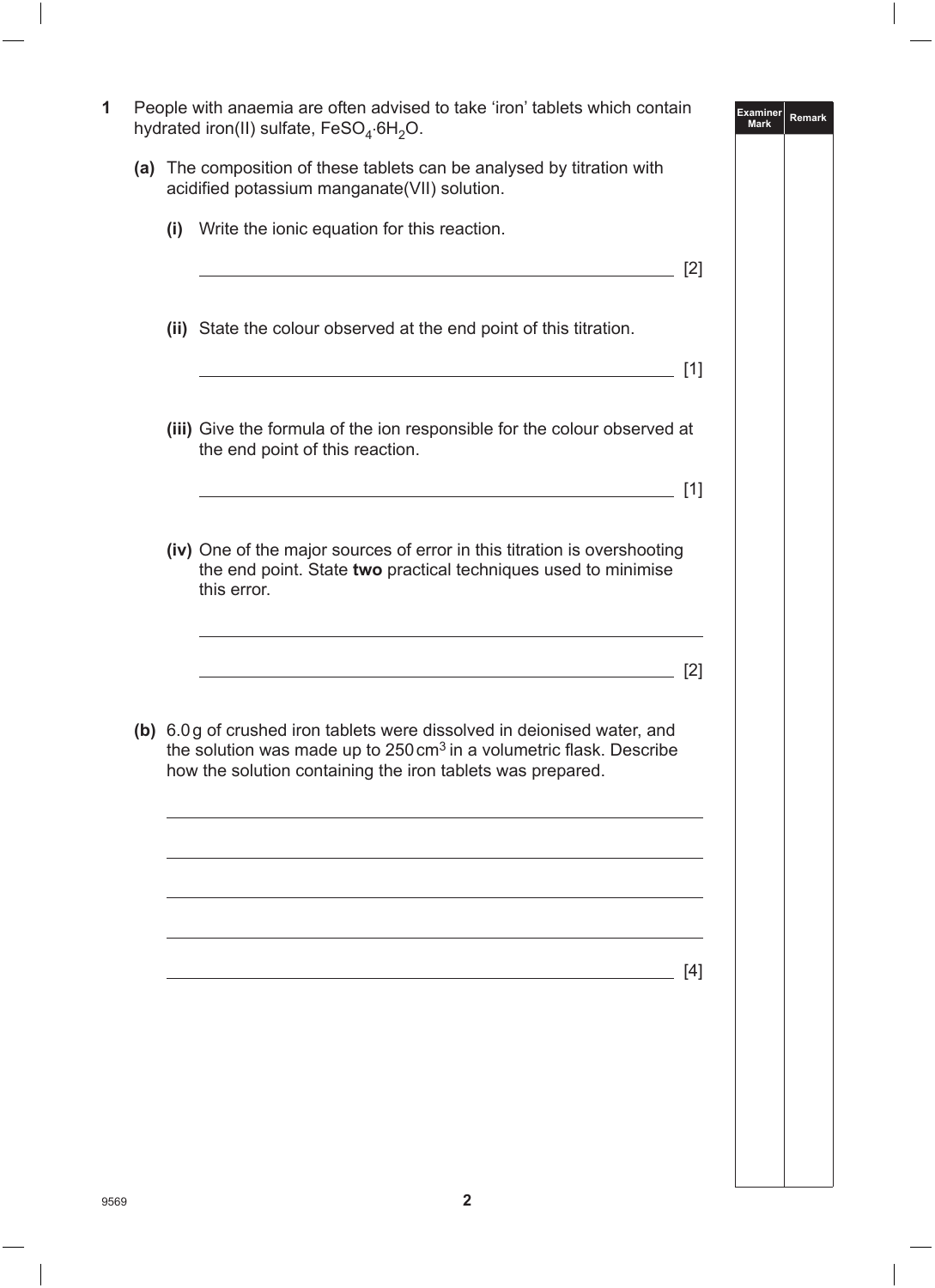|  | (c) Titration of $25.0 \text{ cm}^3$ samples of the iron tablets solution with<br>0.020 mol dm <sup>-3</sup> potassium manganate(VII) solution resulted in an<br>average titre value of 22.4 cm <sup>3</sup> . Calculate the percentage of<br>FeSO <sub>4</sub> .6H <sub>2</sub> O in the tablets. |       | <b>Examiner</b><br><b>Mark</b> | Remark |
|--|----------------------------------------------------------------------------------------------------------------------------------------------------------------------------------------------------------------------------------------------------------------------------------------------------|-------|--------------------------------|--------|
|  |                                                                                                                                                                                                                                                                                                    |       |                                |        |
|  |                                                                                                                                                                                                                                                                                                    |       |                                |        |
|  |                                                                                                                                                                                                                                                                                                    | $[4]$ |                                |        |
|  | (d) Over time the percentage of iron(II) sulfate decreases due to the<br>oxidation of the iron(II) to become iron(III). A reagent which can be<br>used to detect the presence of iron(III) salts is potassium thiocyanate<br>solution.                                                             |       |                                |        |
|  | (i) What will be observed if potassium thiocyanate solution is added<br>to a solution containing iron(III) ions?                                                                                                                                                                                   |       |                                |        |
|  |                                                                                                                                                                                                                                                                                                    | [1]   |                                |        |
|  | (ii) Write an ionic equation for the reaction that occurs.                                                                                                                                                                                                                                         | [2]   |                                |        |
|  |                                                                                                                                                                                                                                                                                                    |       |                                |        |
|  |                                                                                                                                                                                                                                                                                                    |       |                                |        |
|  |                                                                                                                                                                                                                                                                                                    |       |                                |        |
|  |                                                                                                                                                                                                                                                                                                    |       |                                |        |
|  |                                                                                                                                                                                                                                                                                                    |       |                                |        |
|  |                                                                                                                                                                                                                                                                                                    |       |                                |        |
|  |                                                                                                                                                                                                                                                                                                    |       |                                |        |
|  |                                                                                                                                                                                                                                                                                                    |       |                                |        |
|  | 3                                                                                                                                                                                                                                                                                                  |       | [Turn over                     |        |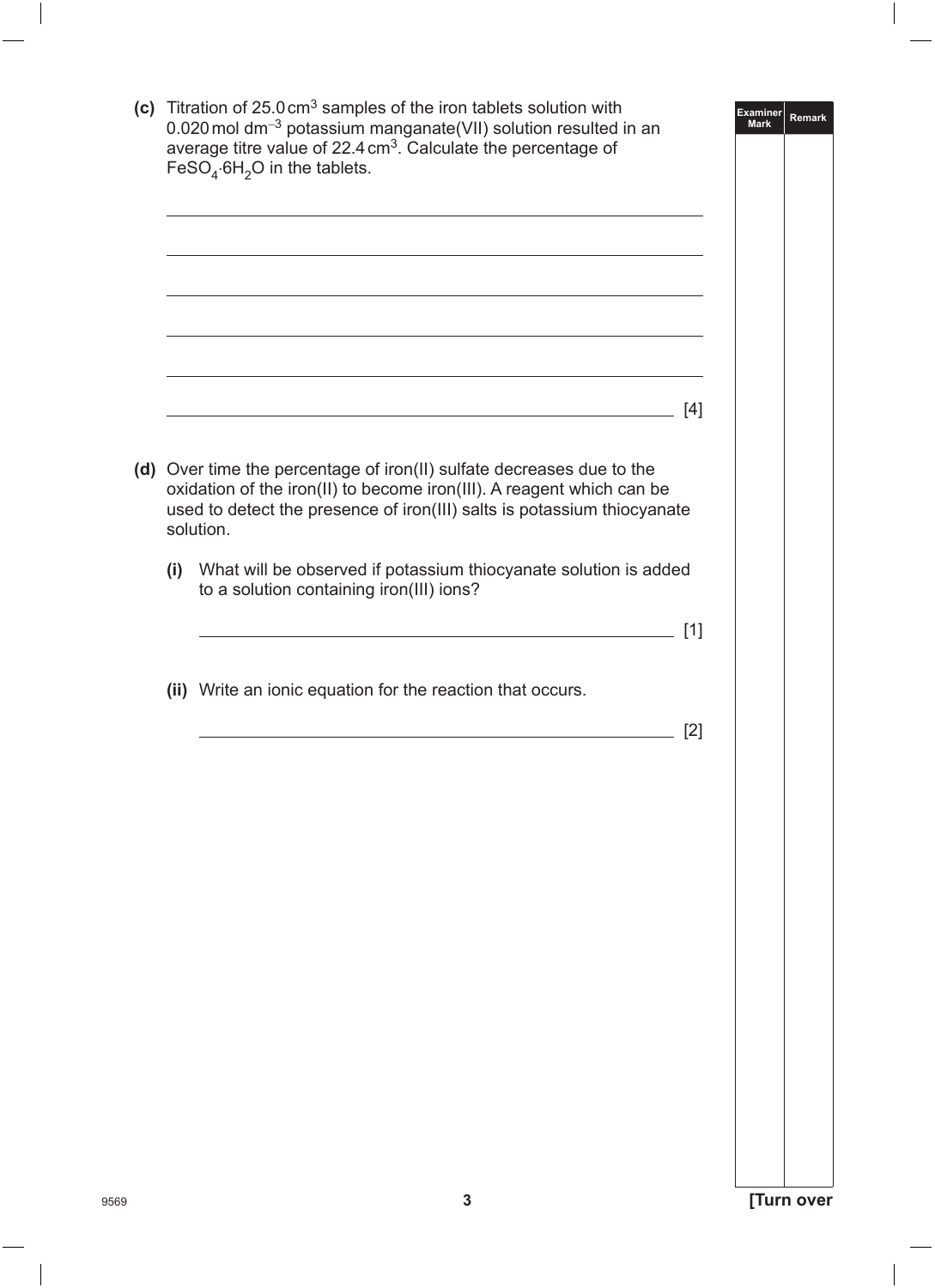#### **2 Deductions exercise**

**(a) (i)** Based on the following observations, make deductions for salt **A**.

|   | Test                                                                                                                                                 | <b>Observations</b>                           | <b>Deductions</b> |
|---|------------------------------------------------------------------------------------------------------------------------------------------------------|-----------------------------------------------|-------------------|
|   | Dissolve $\mathbf A$ in 20 cm <sup>3</sup> of water.                                                                                                 | Orange solution.                              |                   |
| 2 | Add a few drops of concentrated<br>ammonia solution to $2 \text{ cm}^3$ of the<br>solution of <b>A</b> in a test tube.                               | Rust precipitate forms<br><i>immediately.</i> |                   |
| 3 | Add 1 cm <sup>3</sup> of barium chloride solution to<br>$2 \text{ cm}^3$ of the solution of <b>A</b> in a test tube,<br>allow the mixture to settle. | White precipitate.                            |                   |

| (ii) Give the formula of salt A. | Examiner | Remark |
|----------------------------------|----------|--------|
|                                  |          |        |
|                                  |          |        |
|                                  |          |        |
|                                  |          |        |
|                                  |          |        |
|                                  |          |        |
|                                  |          |        |
|                                  |          |        |
|                                  |          |        |
|                                  |          |        |
|                                  |          |        |
|                                  |          |        |
|                                  |          |        |
|                                  |          |        |
|                                  |          |        |
|                                  |          |        |
| $\overline{\mathbf{4}}$          |          |        |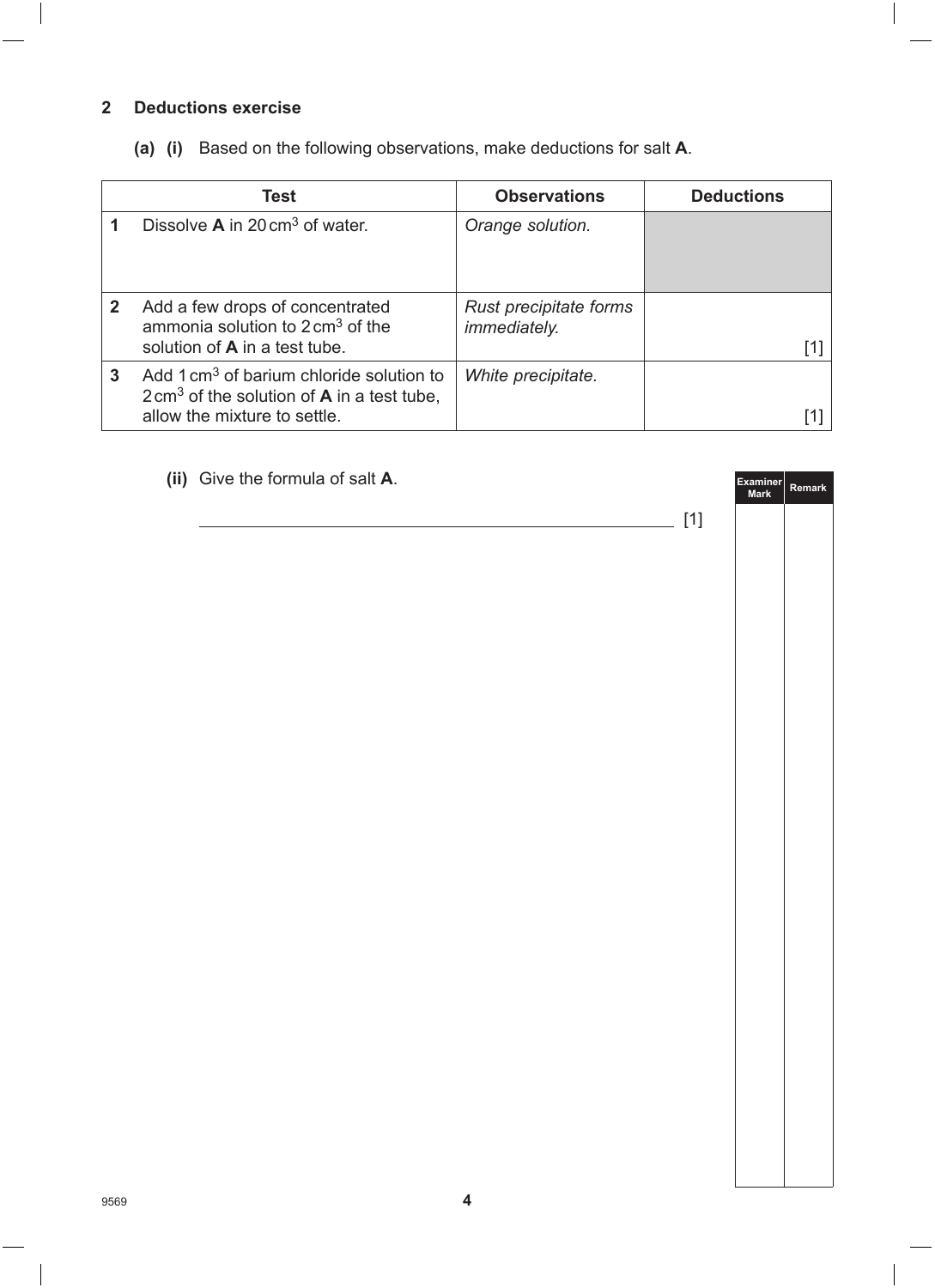**(b) (i)** Interpret the following data and identify the structural formula of the organic compound **B**, which has the *empirical* formula  $\rm C_2H_4O.$ 

|                         | <b>Test</b>                                                                                                                                                                                                                                  | <b>Observations</b>                       | <b>Deductions</b> |
|-------------------------|----------------------------------------------------------------------------------------------------------------------------------------------------------------------------------------------------------------------------------------------|-------------------------------------------|-------------------|
| 1                       | Describe the appearance of <b>B</b> .                                                                                                                                                                                                        | Colourless liquid.                        |                   |
|                         |                                                                                                                                                                                                                                              | Pungent smell.                            |                   |
| $2^{\circ}$             | Add $2 \text{ cm}^3$ of deionised water to $2 \text{ cm}^3$<br>of $B$ in a test tube.                                                                                                                                                        | One layer forms.                          | $[1]$             |
| $\mathbf{3}$            | Add 10 drops of <b>B</b> to $2 \text{ cm}^3$ of acidified<br>potassium dichromate solution in a test<br>tube. Place the test tube in a hot water<br>bath.                                                                                    | Solution stays orange.                    | [1]               |
| $\overline{\mathbf{4}}$ | Place $2 \text{ cm}^3$ of <b>B</b> into a test tube. In a<br>fume cupboard cautiously add a very<br>small spatula measure of<br>phosphorus(V) chloride to the test tube.                                                                     | Fizzing.<br>Solid reacts.<br>White fumes. | $[1]$             |
| 5                       | Place 5 $cm3$ of <b>B</b> in a boiling tube. Add<br>$5 \text{ cm}^3$ of ethanol, and then $1 \text{ cm}^3$ of<br>concentrated sulfuric acid. Heat the<br>boiling tube in a water bath. Cautiously<br>smell the contents of the boiling tube. | Sweet smell.                              | $[1]$             |
| 6                       | Add a spatula measure of sodium<br>carbonate to $2 \text{ cm}^3$ of <b>B</b> in a test tube.                                                                                                                                                 | Fizzing.<br>Solid dissolves.              | [2]               |

|      | (ii) To what homologous series does <b>B</b> belong? |       | Examiner Remark<br>Mark |            |
|------|------------------------------------------------------|-------|-------------------------|------------|
|      |                                                      | $[1]$ |                         |            |
|      |                                                      |       |                         |            |
|      |                                                      |       |                         |            |
|      |                                                      |       |                         |            |
|      |                                                      |       |                         |            |
|      |                                                      |       |                         |            |
|      |                                                      |       |                         |            |
|      |                                                      |       |                         |            |
|      |                                                      |       |                         |            |
|      |                                                      |       |                         |            |
|      |                                                      |       |                         |            |
| 9569 | 5                                                    |       |                         | [Turn over |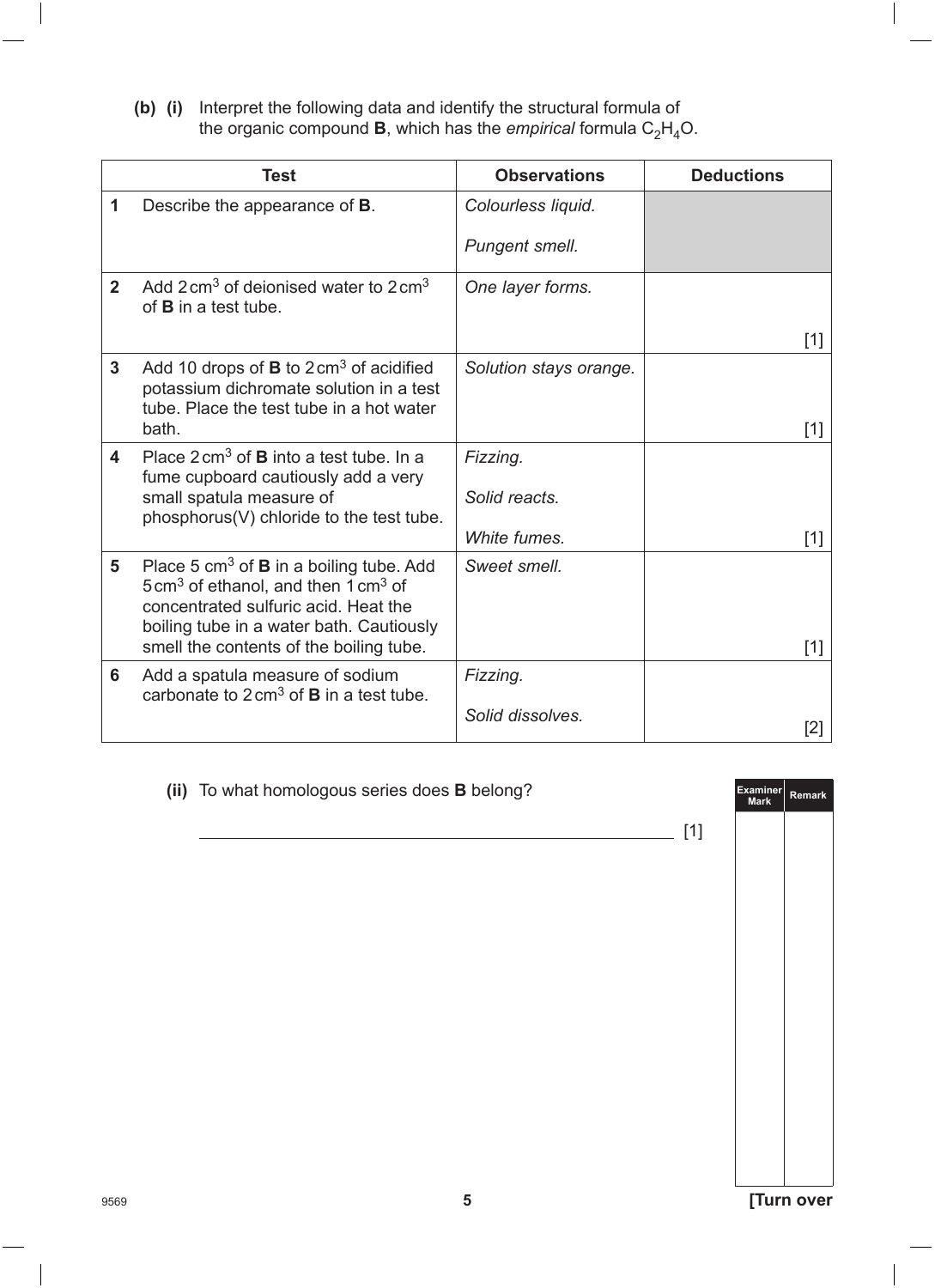The mass spectrum of **B** is shown below:

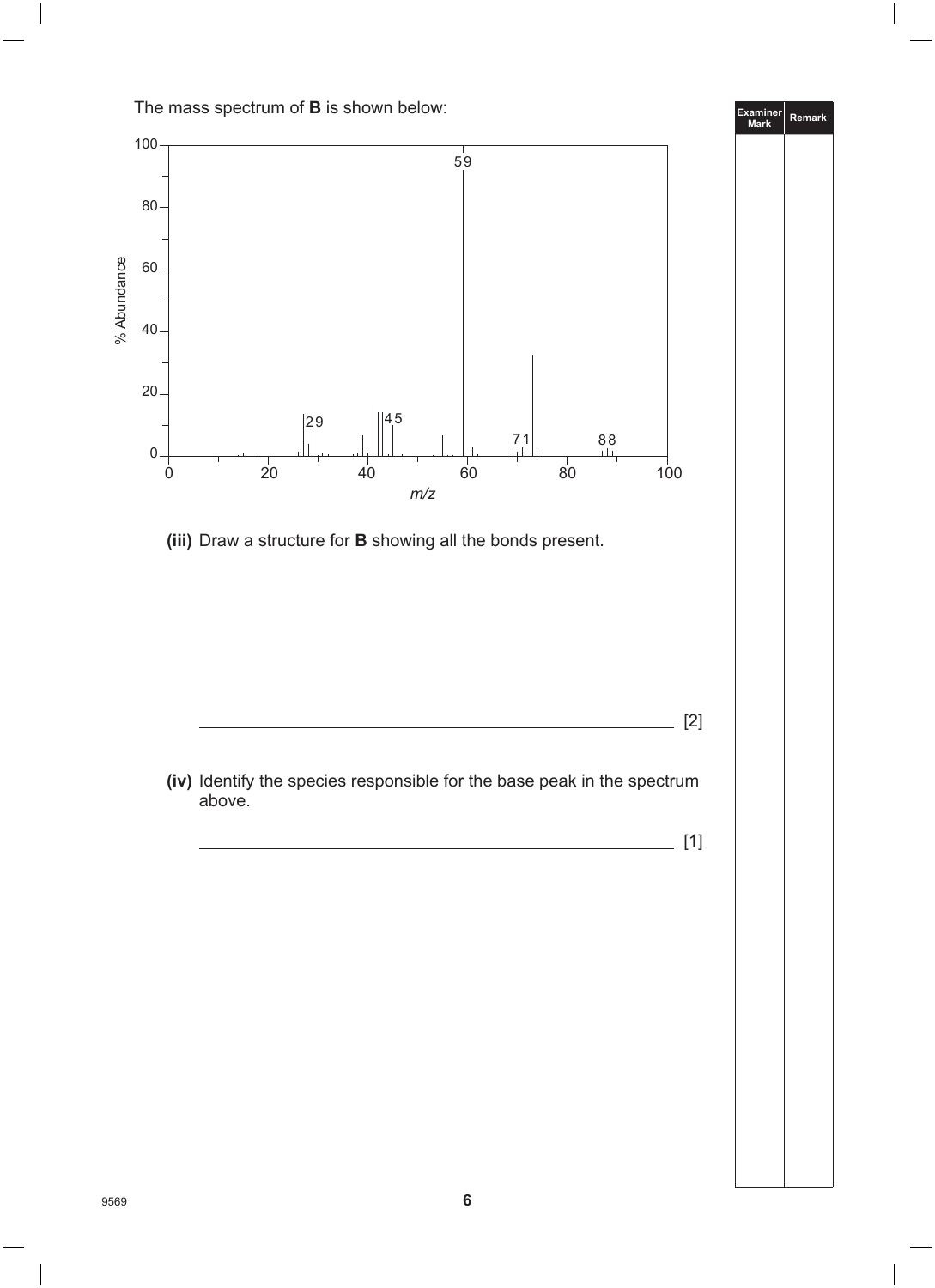**Examiner Mark Remark**

|           | Nitrobenzene is prepared from benzene as follows:                                                                                                                                                                                                                                                                                                                                                                                                                                                                                                                                                                                                                                                                                                                                                |     |
|-----------|--------------------------------------------------------------------------------------------------------------------------------------------------------------------------------------------------------------------------------------------------------------------------------------------------------------------------------------------------------------------------------------------------------------------------------------------------------------------------------------------------------------------------------------------------------------------------------------------------------------------------------------------------------------------------------------------------------------------------------------------------------------------------------------------------|-----|
|           | Concentrated nitric acid, concentrated sulfuric acid and benzene (density<br>0.88g $cm^{-3}$ ) are mixed slowly in a round-bottomed flask, ensuring the<br>temperature does not rise above $60^{\circ}$ C. A reflux condenser is attached and<br>the mixture is heated on a water bath for thirty minutes. The mixture is<br>poured into 100 cm <sup>3</sup> of water and the acidic impurities are removed.<br>The organic layer is run off, dried with anhydrous sodium sulfate and<br>placed into a round-bottomed flask. The apparatus is rearranged for<br>distillation and the contents of the round-bottomed flask are distilled using<br>an air condenser (a condenser where no water flows through the outside<br>jacket), collecting the fraction boiling between $207-211^{\circ}$ C. |     |
|           | (a) Suggest why ammonia will not react with benzene.                                                                                                                                                                                                                                                                                                                                                                                                                                                                                                                                                                                                                                                                                                                                             |     |
|           |                                                                                                                                                                                                                                                                                                                                                                                                                                                                                                                                                                                                                                                                                                                                                                                                  |     |
|           |                                                                                                                                                                                                                                                                                                                                                                                                                                                                                                                                                                                                                                                                                                                                                                                                  | [1] |
|           | Define the term reflux.                                                                                                                                                                                                                                                                                                                                                                                                                                                                                                                                                                                                                                                                                                                                                                          |     |
|           |                                                                                                                                                                                                                                                                                                                                                                                                                                                                                                                                                                                                                                                                                                                                                                                                  | [1] |
| $(b)$ (i) | (ii) Draw a labelled diagram of the apparatus used for this distillation.                                                                                                                                                                                                                                                                                                                                                                                                                                                                                                                                                                                                                                                                                                                        |     |
|           |                                                                                                                                                                                                                                                                                                                                                                                                                                                                                                                                                                                                                                                                                                                                                                                                  |     |
|           |                                                                                                                                                                                                                                                                                                                                                                                                                                                                                                                                                                                                                                                                                                                                                                                                  |     |
|           |                                                                                                                                                                                                                                                                                                                                                                                                                                                                                                                                                                                                                                                                                                                                                                                                  |     |
|           |                                                                                                                                                                                                                                                                                                                                                                                                                                                                                                                                                                                                                                                                                                                                                                                                  |     |
|           |                                                                                                                                                                                                                                                                                                                                                                                                                                                                                                                                                                                                                                                                                                                                                                                                  |     |

**3** Benzene is used to prepare nitrobenzene (b pt. 211°C), which is then used

to make phenylamine (b pt. 184 $^{\circ}$ C).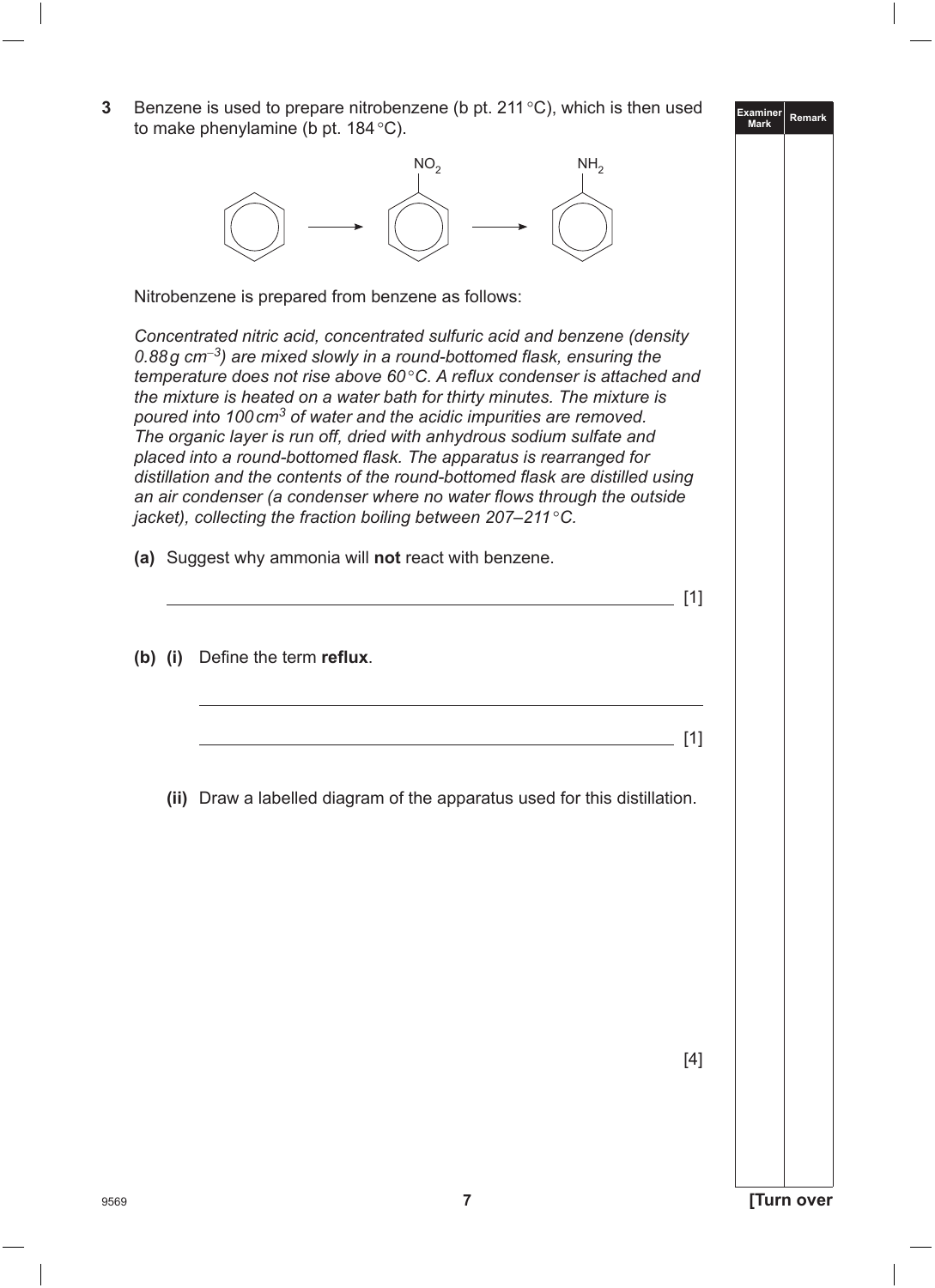|                                  |                                                                                                                                                                                                                                                                                                                                                                                                                                                                                                                                              | Examiner<br><b>Mark</b> | <b>Remark</b> |
|----------------------------------|----------------------------------------------------------------------------------------------------------------------------------------------------------------------------------------------------------------------------------------------------------------------------------------------------------------------------------------------------------------------------------------------------------------------------------------------------------------------------------------------------------------------------------------------|-------------------------|---------------|
|                                  |                                                                                                                                                                                                                                                                                                                                                                                                                                                                                                                                              |                         |               |
|                                  |                                                                                                                                                                                                                                                                                                                                                                                                                                                                                                                                              | $[4]$                   |               |
|                                  |                                                                                                                                                                                                                                                                                                                                                                                                                                                                                                                                              |                         |               |
|                                  |                                                                                                                                                                                                                                                                                                                                                                                                                                                                                                                                              |                         |               |
|                                  |                                                                                                                                                                                                                                                                                                                                                                                                                                                                                                                                              |                         |               |
| Quality of written communication | (c) Calculate the volume of benzene required to synthesise 7g of<br>nitrobenzene assuming a 90% yield.<br>the control of the control of the control of the control of the control of the control of<br>(d) Outline, giving practical details, how acidic impurities can be removed<br>from the crude liquid prior to distillation.<br>and the control of the control of the control of the control of the control of the control of the control of the<br>$[4]$<br><u> 1989 - Johann Barbara, martxa alemaniar arg</u><br>$[2]$<br>${\bf 8}$ |                         |               |
|                                  |                                                                                                                                                                                                                                                                                                                                                                                                                                                                                                                                              |                         |               |
|                                  |                                                                                                                                                                                                                                                                                                                                                                                                                                                                                                                                              |                         |               |
|                                  |                                                                                                                                                                                                                                                                                                                                                                                                                                                                                                                                              |                         |               |
|                                  |                                                                                                                                                                                                                                                                                                                                                                                                                                                                                                                                              |                         |               |
|                                  |                                                                                                                                                                                                                                                                                                                                                                                                                                                                                                                                              |                         |               |
|                                  |                                                                                                                                                                                                                                                                                                                                                                                                                                                                                                                                              |                         |               |
|                                  |                                                                                                                                                                                                                                                                                                                                                                                                                                                                                                                                              |                         |               |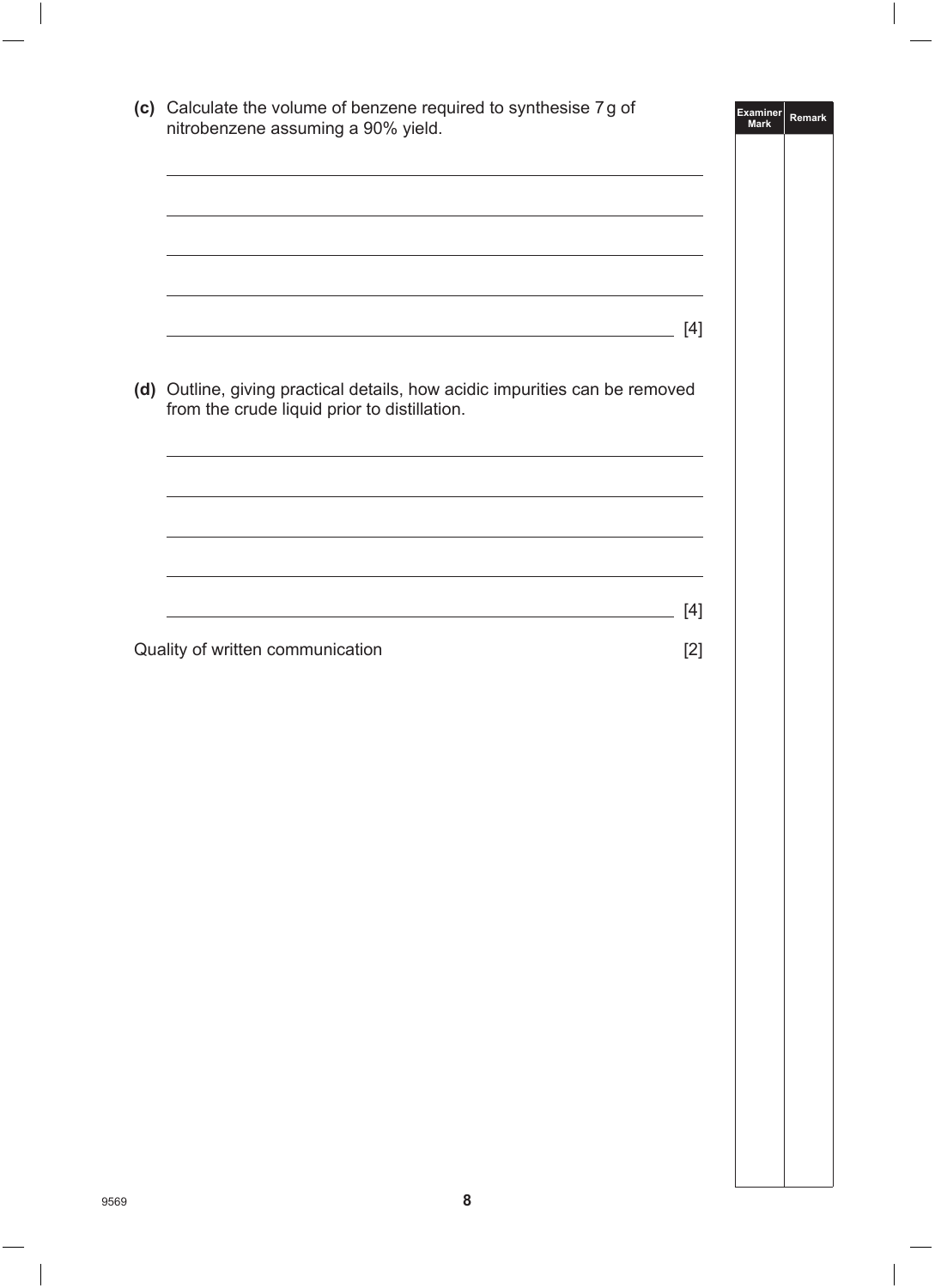**Examiner Mark Remark (e)** Phenylamine can be converted to iodobenzene, according to the following flow scheme:  $N_2$ Cl I A  $NH<sub>2</sub>$  **(i)** Draw the structure of the benzenediazonium ion. [2] **(ii)** Identify the reagents and conditions for stage A. [2] **THIS IS THE END OF THE QUESTION PAPER**